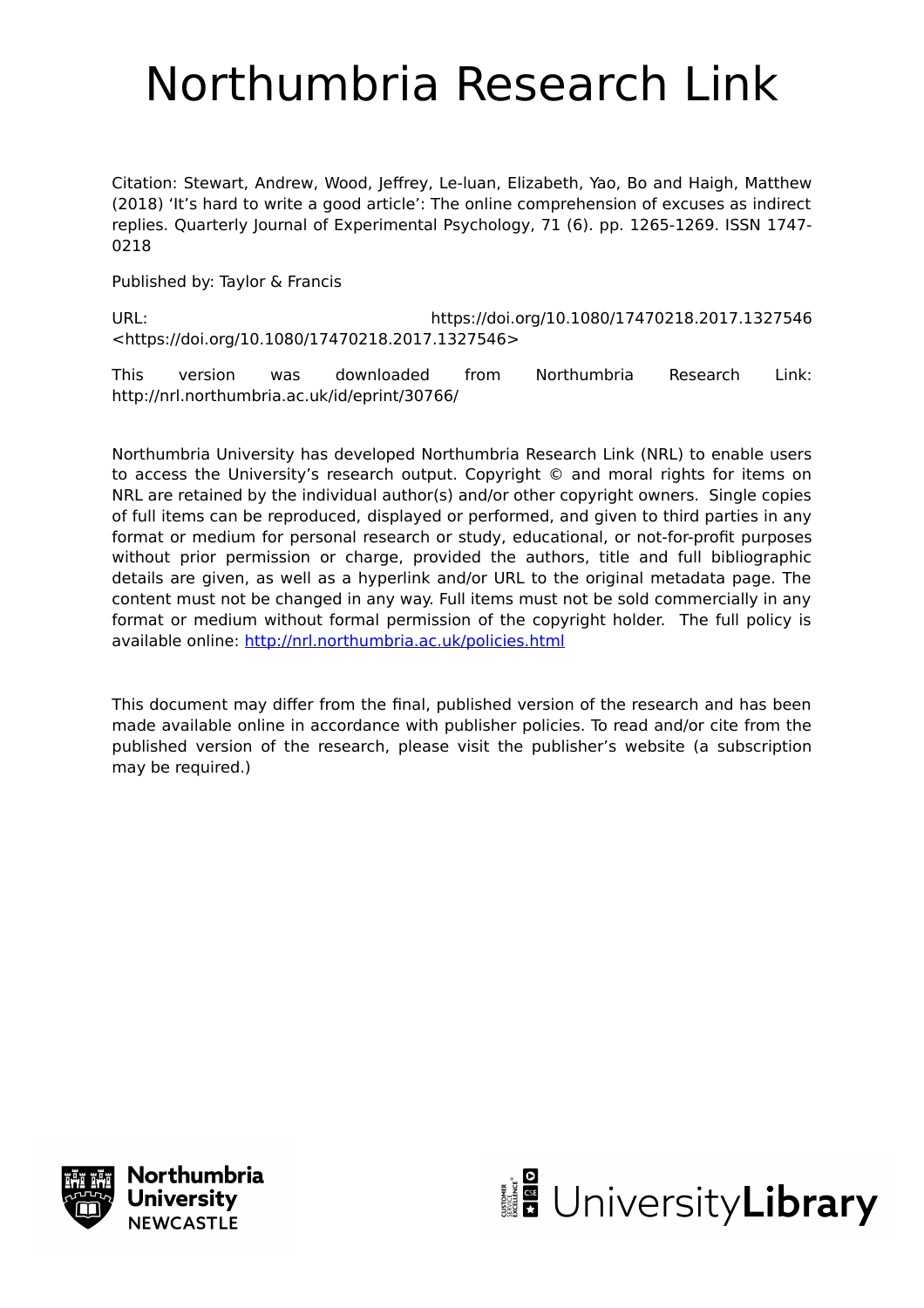Running Head: Excuses as indirect replies

# QUARTERLY JOURNAL OF EXPERIMENTAL PSYCHOLOGY (IN PRESS)

"It's hard to write a good article." The online comprehension of excuses as indirect replies.

Andrew J. Stewart<sup>1</sup>, Jeffrey S. Wood<sup>1</sup>, Elizabeth Le-luan<sup>1</sup>, Bo Yao<sup>1</sup>, Matthew Haigh<sup>2</sup> <sup>1</sup>University of Manchester, United Kingdom. <sup>2</sup>Northumbria University, United Kingdom.

Address for correspondence:

Andrew J. Stewart,

Division of Neuroscience and Experimental Psychology,

University of Manchester,

Manchester, M13 9PL,

United Kingdom.

Tel: +44 (0)161 275 7331

andrew.stewart@manchester.ac.uk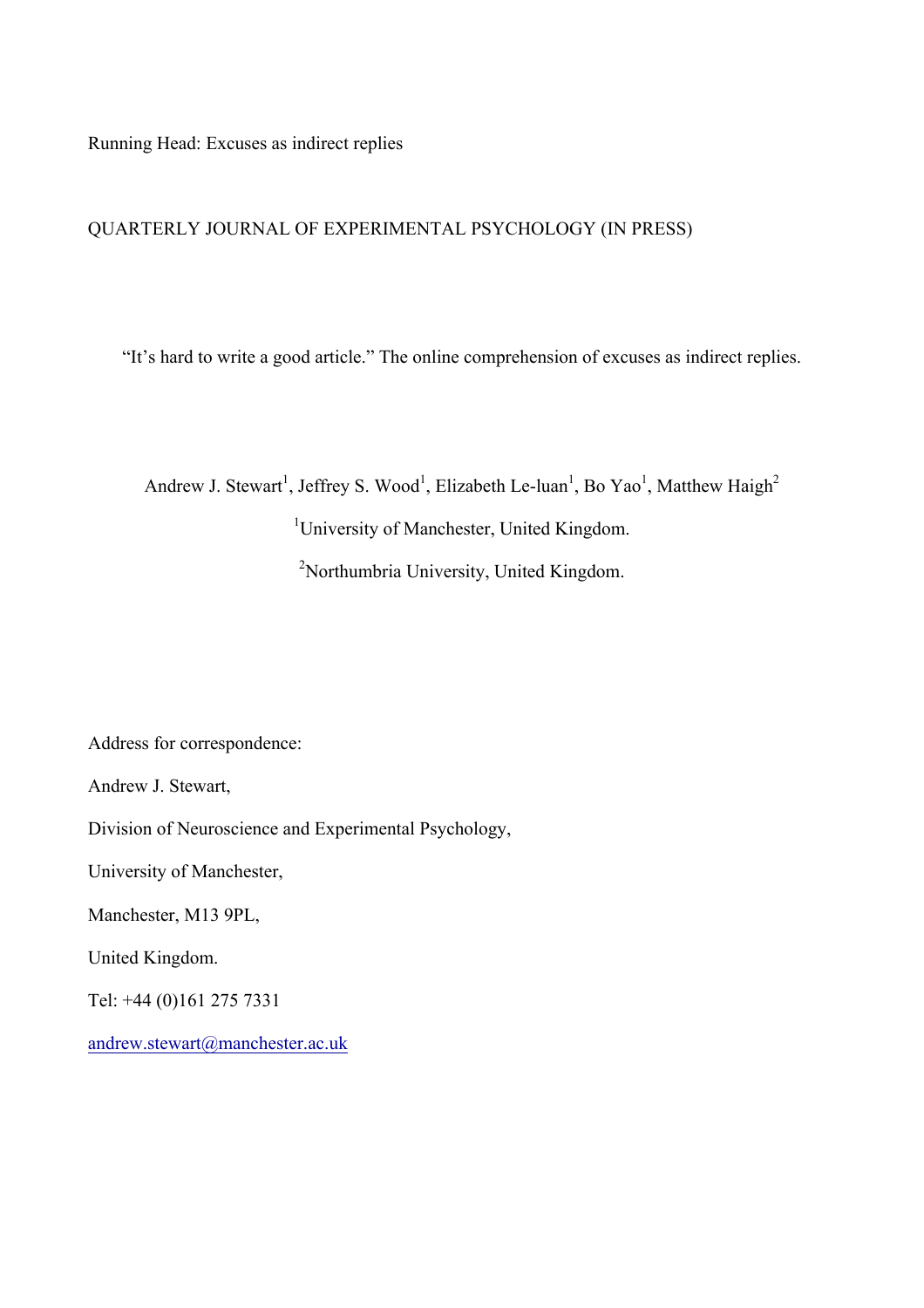#### Abstract

In an eye-tracking experiment we examined how readers comprehend indirect replies when they are uttered in reply to a direct question. Participants read vignettes that described two characters engaged in dialogue. Each dialogue contained a direct question (e.g., *How are you doing in Chemistry?*) answered with an excuse (e.g., *The exams are not fair*). In response to direct questions, such indirect replies are typically used to avoid a face-threatening disclosure (e.g., doing badly on the Chemistry course). Our goal was to determine whether readers are sensitive during reading to the indirect meaning communicated by such replies. Of the three contexts we examined, the first described a negative, face-threatening situation, the second a positive, non-face threatening situation, while the third was neutral. Analysis of reading times to the replies provides strong evidence that readers are sensitive online to the face-saving function of indirect replies.

Keywords: face management, facework, indirect meaning, indirect replies, discourse processing.

Word Count: 2,941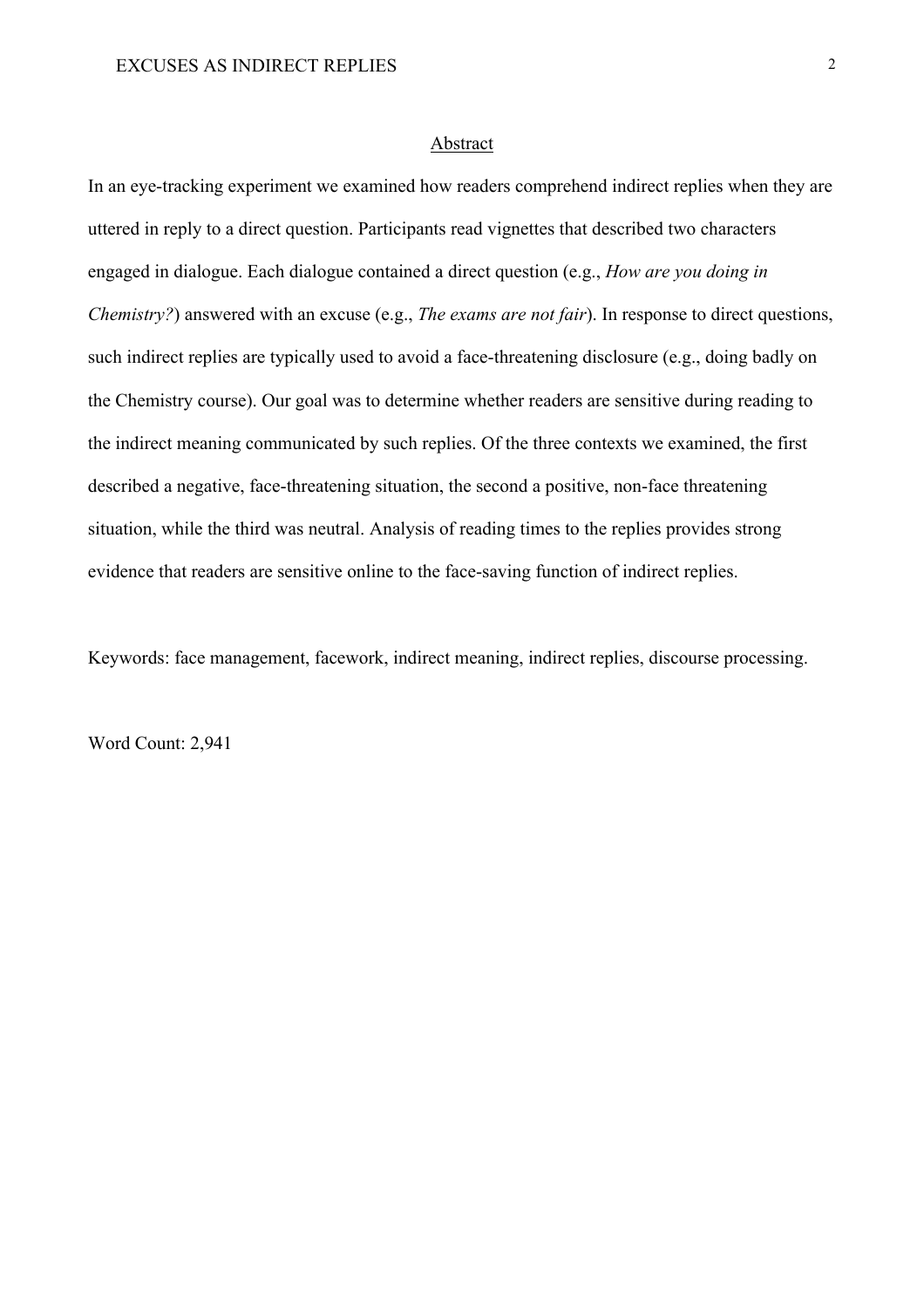#### Introduction

Many aspects of language use involve the indirect communication of meaning (Pinker, Novak, & Lee, 2008). For example, someone might enquire about a friend's experience on an undergraduate course by asking "*How are you doing in Chemistry?*" If the friend answered with an excuse that did not directly answer the question, such as "*The exams are not fair*", their response would likely be interpreted negatively (i.e., that they were not doing well on the course). The fact that the question was not answered directly by the addressee is an important cue that a negative meaning is likely being communicated (Grice, 1975).

In three experiments, Holtgraves (1998) examined how people process indirect replies during comprehension and found that indirect replies were interpreted as conveying negative information in situations where a direct reply would be *face-threatening.* Holtgraves proposes that politeness theory (Brown & Levinson, 1987) can account for people producing indirect replies in situations that involve the potential disclosure of negative information. Maintaining one's own face (and not threatening that of an interlocutor) is an important aspect of co-operative behaviour. Holtgraves argues that co-operation in dialogue means that the production of an utterance that appears to be an irrelevant reply signals to the recipient that a negative meaning is being communicated, but in a face saving manner.

To date, there has been little examination of how indirect replies are processed as a conversation unfolds in real time (see Basnáková, Weber, Petersson, van Berkum, & Hagoort, 2014, for an fMRI investigation). In this section we outline a possible account of how indirect replies may be understood during online comprehension. In the study that follows we measure readers' eye movements as they read contextualized indirect replies. We predict that reading of an indirect reply ("*The exams are not fair*") triggers a search for a possible negative meaning that would be facethreatening to the speaker, if it was communicated directly. This search for a negative meaning can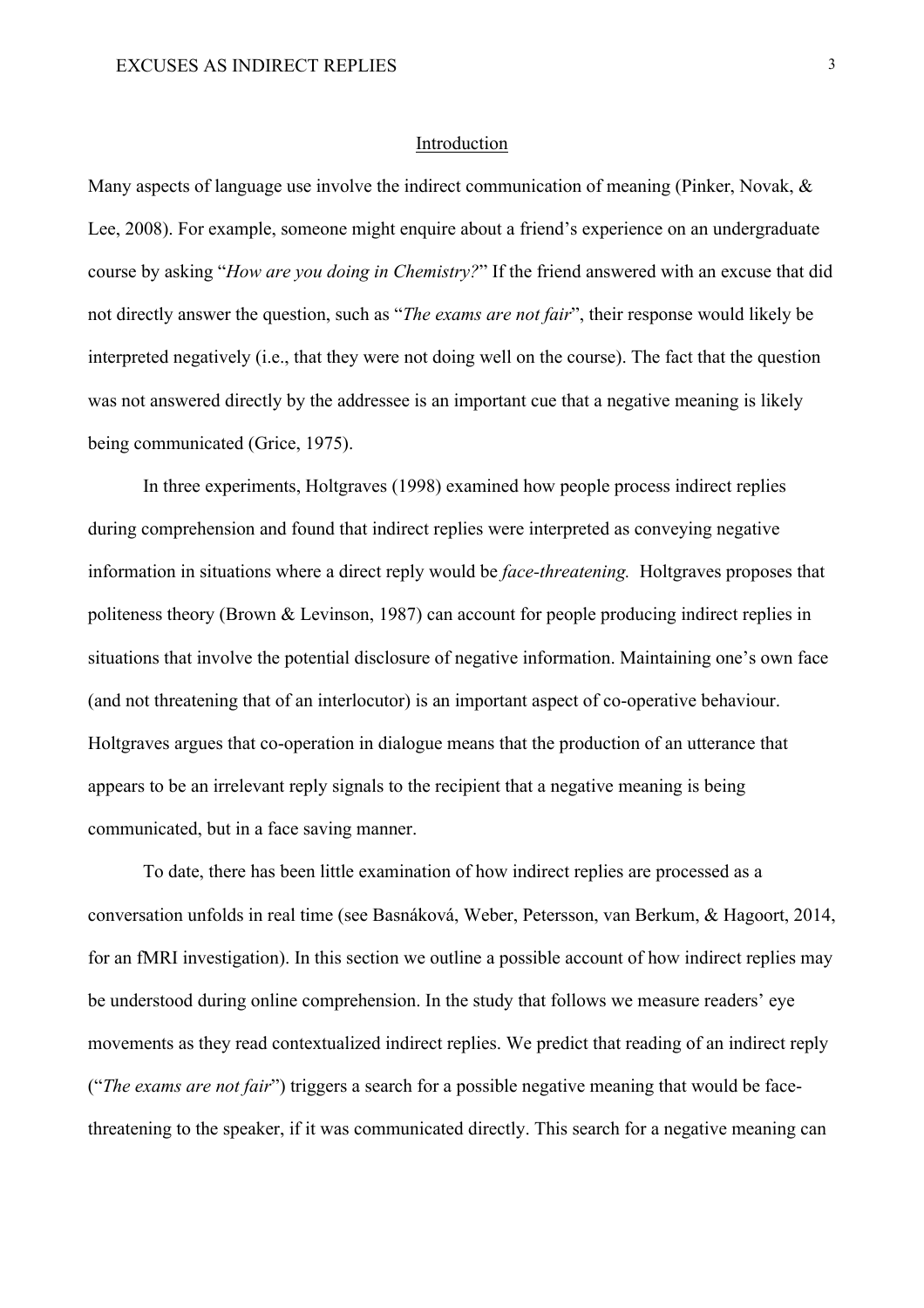be immediately resolved when the indirect reply is preceded with a Negative context (see Example). As a result, the reply should be processed fluently.

#### Example

*Roberta and Andy are friends. Roberta is taking introductory Chemistry this semester… …and is struggling on her course. (Negative context) …and is excelling on her course. (Positive context) …that she attends on Tuesday afternoons. (Neutral context)*

*Andy asked "How are you doing in Chemistry?"*

*She replied "The exams are not fair." (Indirect reply)*

*Andy planned to take the same course the following year. He was hopeful the course would be interesting.* 

In contrast, the same indirect reply should be read less fluently following a Positive context. This is because a negative meaning inference of the indirect reply (e.g., that Roberta is not doing well) would be *inconsistent* with the positive context, resulting in a processing disruption (e.g., Albrecht & O'Brien, 1993; Stewart, Haigh, & Kidd, 2009). It takes time to resolve such inconsistencies. We would expect longer reading times on the indirect reply itself when the prior context is positive. This processing difficulty may also carry over to reading of subsequent text.

Similarly, reading of the indirect reply may initially be disrupted following a Neutral context. Without sufficient context, readers must infer why the situation might be face-threatening for the addressee. However, once the inference has been made, there should be no lasting disruption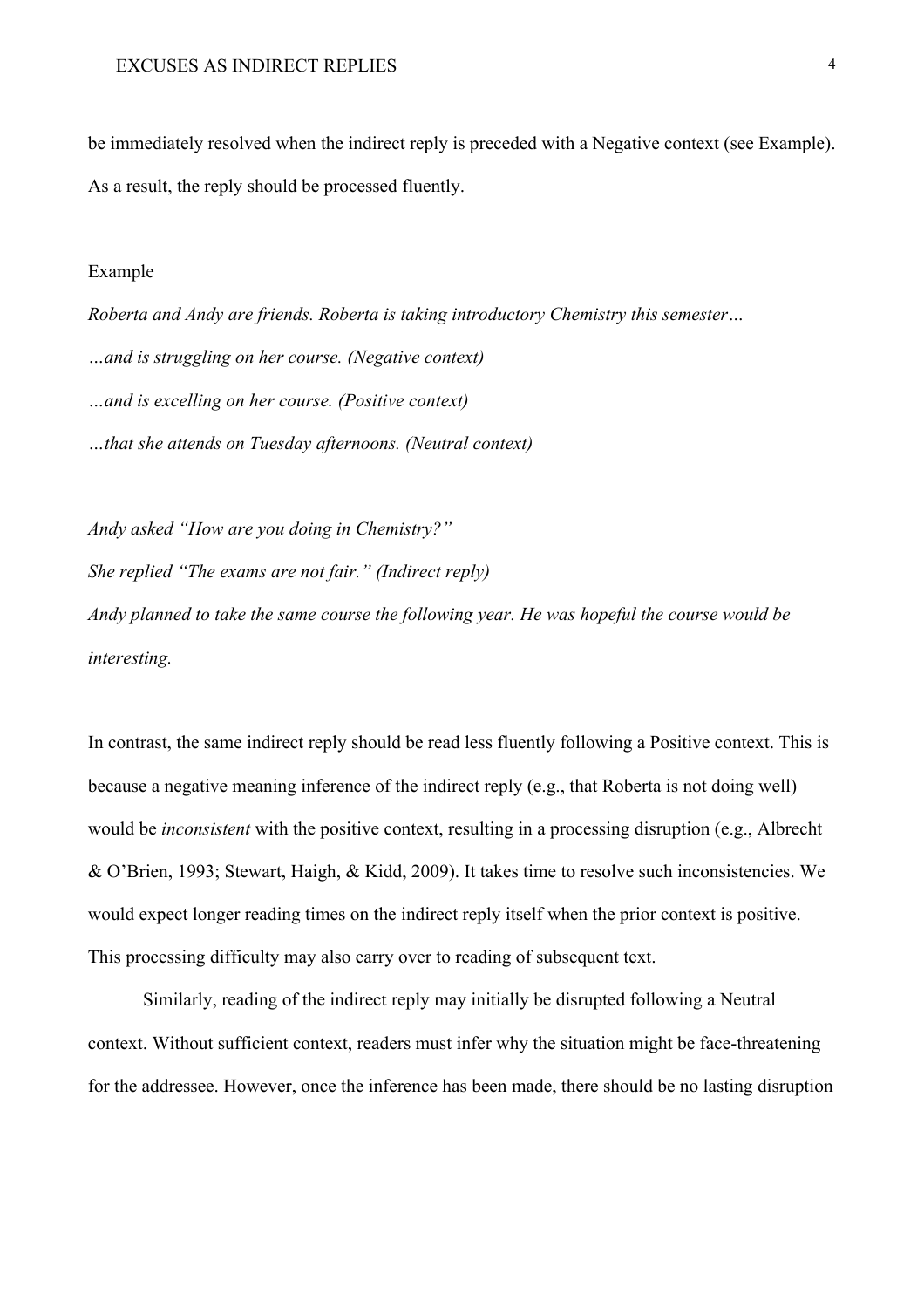to the process of reading. Thus, we would expect longer reading times on the indirect reply but not on the subsequent text.

# Experiment

# Method

# *Participants*

Twenty-four native English speakers from Northumbria University were recruited via opportunity sampling. Each participant was compensated £5.

# *Design & Materials*

Experimental items were generated via a norming study where thirty-three participants, who did not take part in the eye-tracking experiment, were presented with the first three lines of each version of each context and were asked to rate how negative or positive (from  $-5$  to  $+5$ ) the sentiment of the information revealed by a subsequent reply was likely to be. Seventy-two vignettes were created that described two fictional characters engaged in dialogue. There were three versions of each vignette (Context: Negative *vs.* Positive *vs.* Neutral). The norming study confirmed that the Negative contexts were seen as biased towards a reply likely to reveal negative information (-3.6 on the scale), the Positive to reveal positive information (3.66 on the scale), and the Neutral to reveal neutral information (0.45 on the scale). The 72 vignettes were spilt into three presentation lists using a repeated measures Latin squared design. Each list contained 24 experimental items, 24 filler items (that were all of the same length as the experimental items but did not involve indirect replies) and three practice items. Each list was read by eight participants. The full set of experimental items is available from the corresponding author upon request.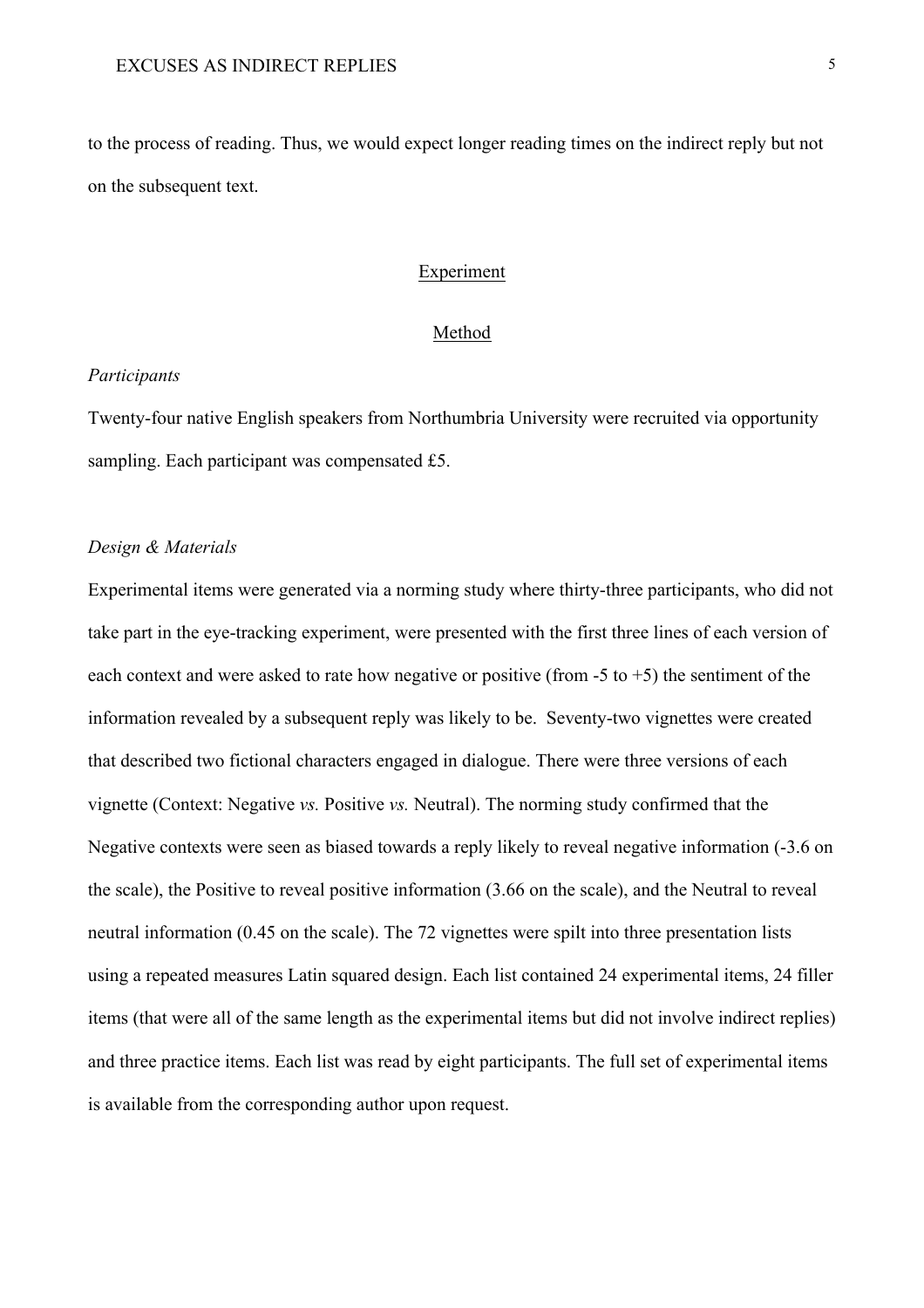All vignettes followed the same structure. Within each scenario, all sentences were lexically identical except for sentence two.

# *Procedure*

Testing took place in a dedicated eye-tracking cubicle. Participants were provided with written and verbal instructions and sat in front of the display monitor, with the experimenter seated out of their line of sight. Participants held a controller in both hands with elbows resting on the table. The head was stabilized using a chin and forehead rest positioned 80cm from the monitor and they read the vignettes silently. They were informed that comprehension questions would randomly follow half of the vignettes. Eye movements were recorded using a desktop mounted Eyelink 1000. Viewing was binocular and eye movement recordings were sampled from the right eye at 1000Hz. Vignettes were presented in size 20 Arial font on a monitor using EyeTrack 0.7.10k stimulus presentation software. No other programs were running at the same time. The Eyelink 1000 was calibrated using nine fixation points. Each trial began with a gaze trigger. Fixation on the trigger caused the vignette to appear. After reading a vignette participants pressed a button on the handheld controller to advance.

Each participant read one presentation list containing 24 experimental items plus 24 filler items that were all of the same length as the experimental items but did not involve indirect replies. The first three trials were practice items, meaning that each participant read 51 vignettes in total. Vignettes were presented in a different random order to each participant. Comprehension questions followed 50% of the items and did not probe the content of our manipulation. Questions required a 'yes' or 'no' response on a handheld controller and were solved with a mean accuracy of 87%.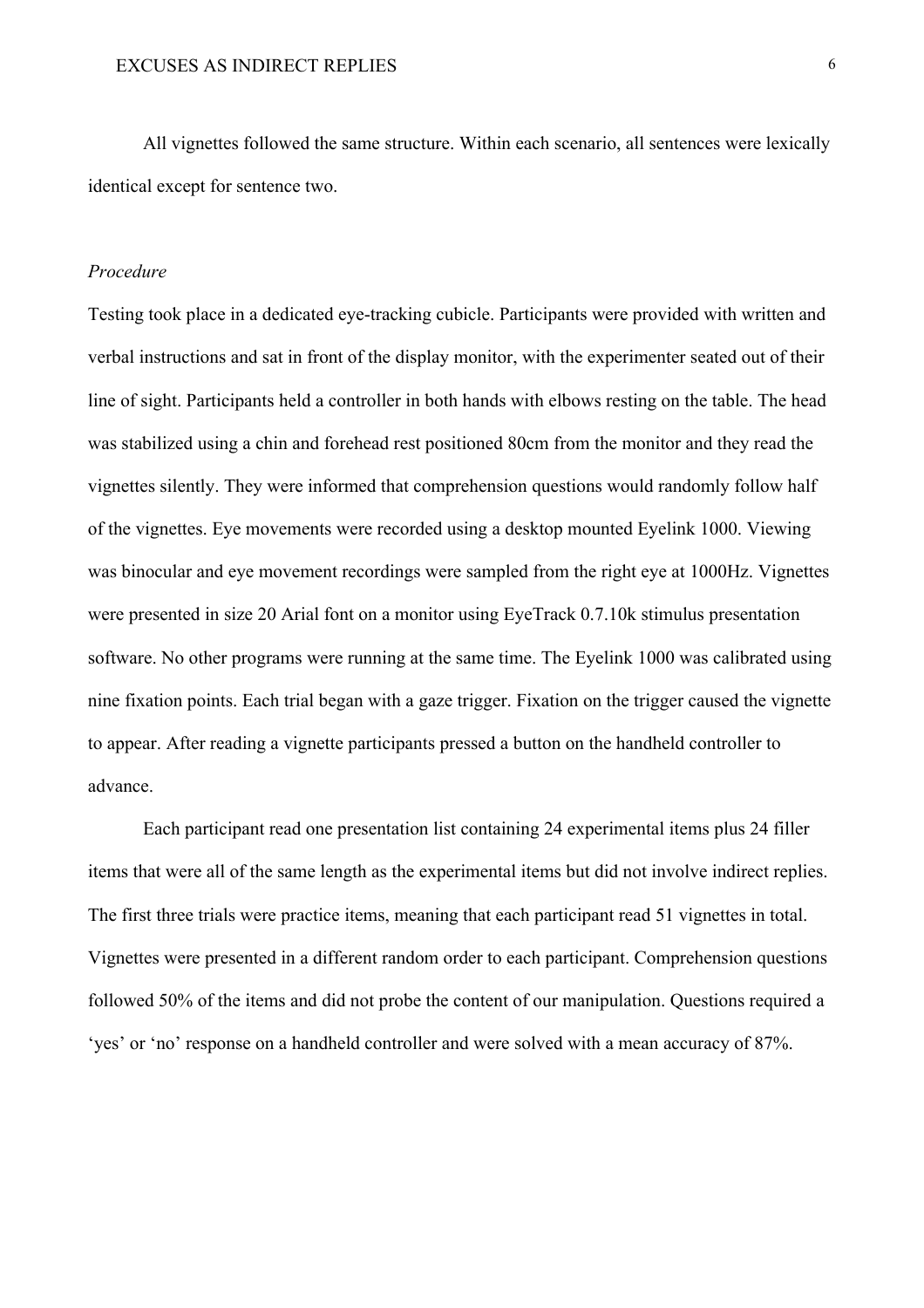#### Results

## *Analysis*

The experimental items were split into two analysis regions, the Critical Region, (e.g., '*The exams are not fair.'*), and the Post-Critical Region (e.g., *Andy planned to take the same course the following year*.) For any one item, these regions were lexically identical across the three conditions. We analysed our data using four measures. First pass reading time is the sum of all fixations within a region of interest from the eye first entering the region until exiting either to the left or the right. First pass regression out is the percentage of trials on which regressive saccades are made into an earlier region. Regression path time is the sum of all fixations from the eye first entering a region until first exiting the region to the right, including all re-reading of previously read text. Total reading time is the sum of all fixations within a region of interest. Data were processed using Windows EyeDoctor 0.6.5 and eye movement measures calculated using Windows EyeDry 0.4.5. An automatic procedure pooled fixations shorter than 80 msec. with adjacent fixations, excluded fixations that were shorter than 40 msec. if they were not within three characters of another fixation, and truncated fixations longer than 1,200 msec. Table 1 displays the descriptive statistics calculated using *lsmeans* (Lenth & Hervé, 2015).

Analyses of reading times in each region were performed using linear mixed models with the *lme4* package (Bates, Maechler, Bolker, & Walker, 2015) within the *R* Environment for Statistical Computing (R Development Core Team, 2015). Logit mixed models using the *glmer* function were used for the binomial First Pass Regressions Out (FPRO) analysis (Jaeger, 2008). Condition was a fixed effect and maximal random effects structures were used on all the reading time measures: random intercepts for participants and items, as well as by-participant and by-item random slopes (Barr, Levy, Scheepers, & Tily, 2013). The one exception to this was on First Pass reading times to the Post-Critical Region where the full model did not converge. For this analysis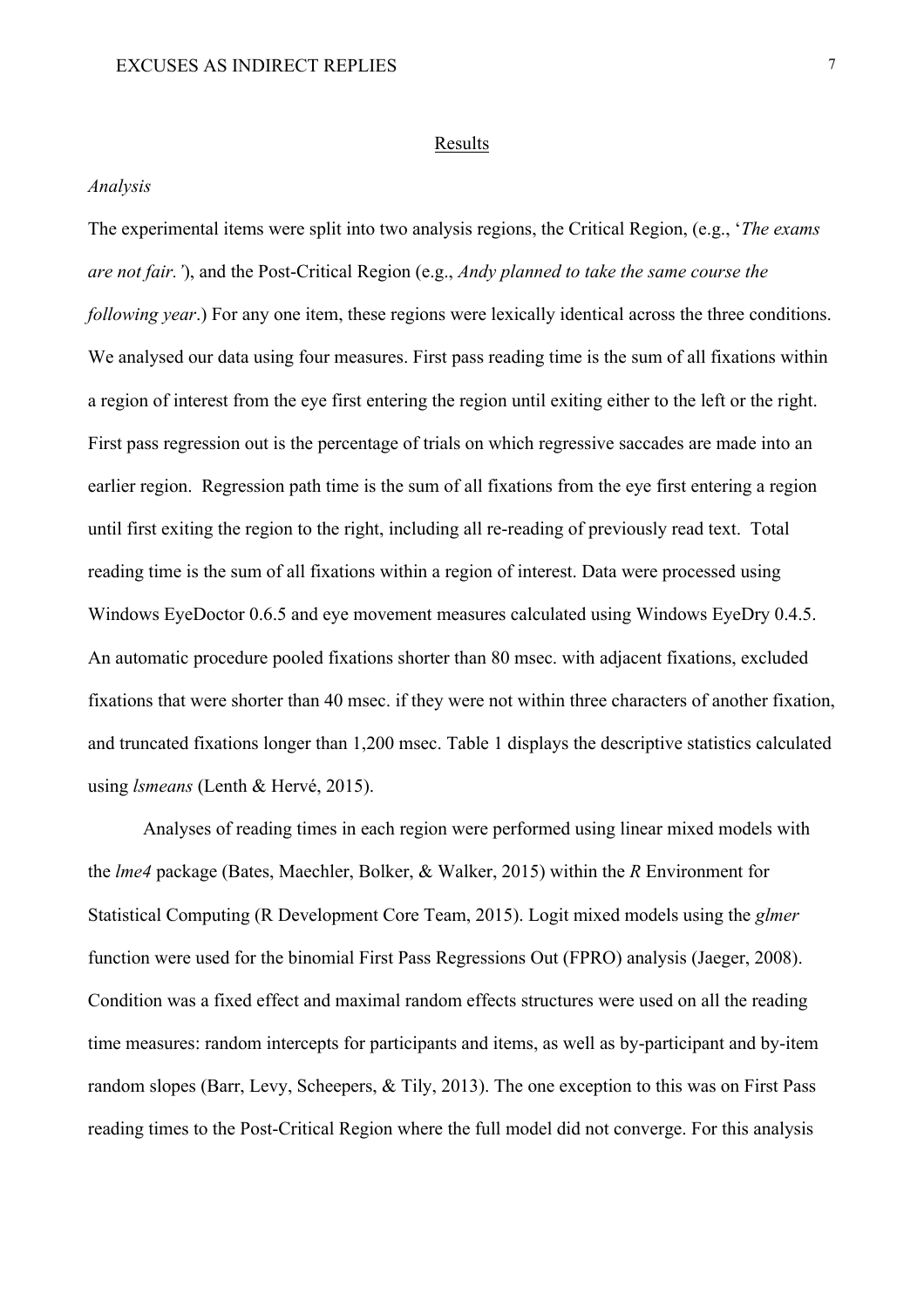the most maximal model used random intercepts for participants, and random intercepts and slopes for items. On the FPRO measure as fully maximal models did not converge, we report separate byparticipants and by-items models. On the Critical and Post-Critical Regions, the by-participants analyses involve random intercepts and slopes, while the by-items analyses involve only random intercepts. We report the parameter estimates of the fixed effect (Condition), and associated *t*-values (for reading time measures) using restricted maximum likelihood estimation and *z*-values (for binomial measures) using Laplace approximation. Contrasts involved the dummy coding of the levels of our fixed factor (with the Negative context condition as the reference level). We take values of the *t*-statistic and *z*-statistic at the level of 1.96 as approximating significance at the .05 alpha level.

\*\*\*

Table 1 about here

\*\*\*

\*\*\*

Table 2 about here

\*\*\*

## *Critical Region*

The results in Table 2 show that on First Pass reading times, excuses in the Positive context condition were read more slowly than in the Negative context condition (919 ms., *vs.* 815 ms.), and excuses in the Neutral context condition were read more slowly than in the Negative context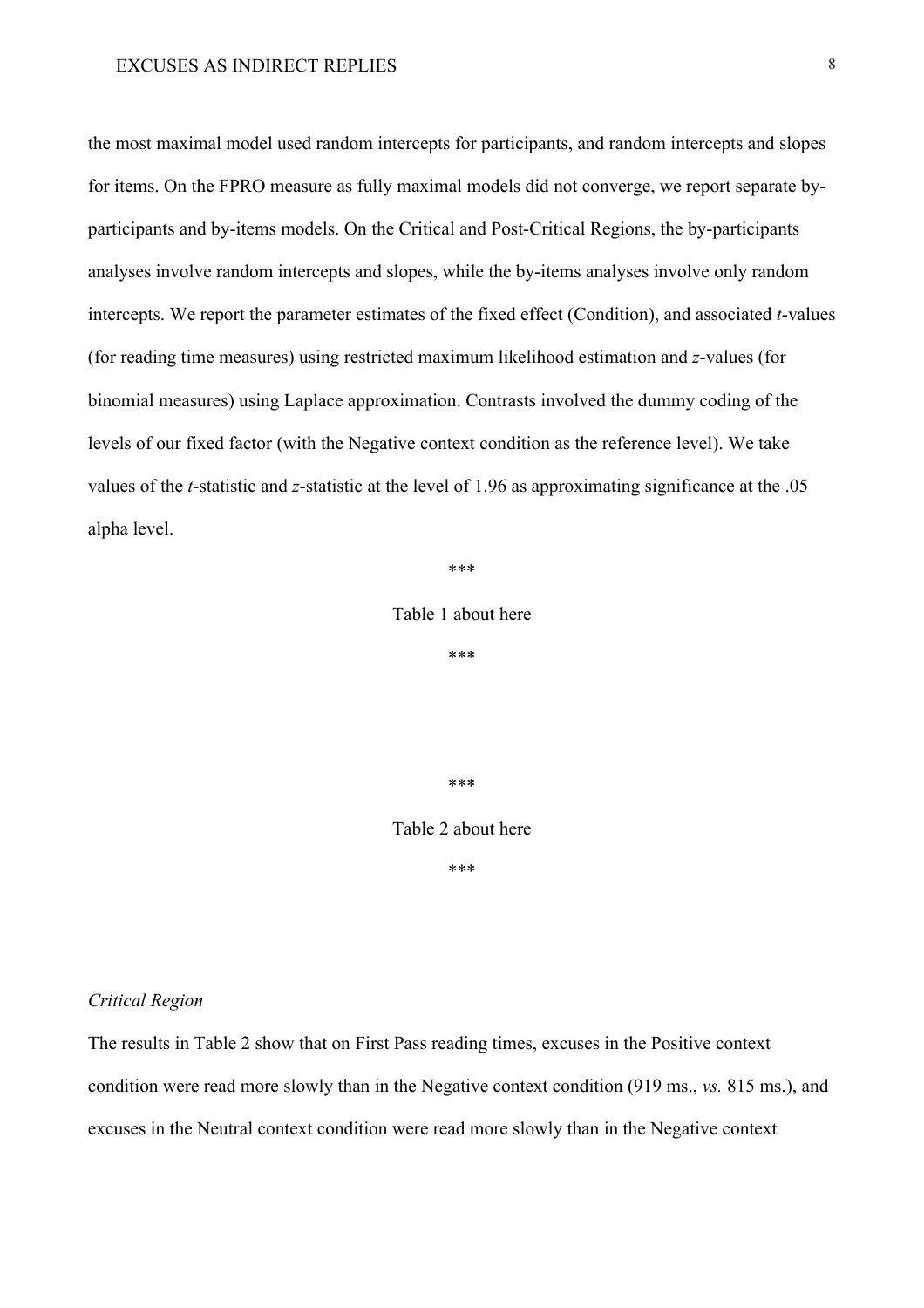condition (957 ms., *vs.* 815 ms.). Pairwise comparisons revealed no significant difference between the Neutral and Positive conditions (957 ms. *vs.* 919 ms.,  $p = .44$ ). The same pattern emerged on Total Time to this region with excuses in the Positive context condition read more slowly than in the Negative context condition (1,207 ms., *vs.* 1,086 ms.), and excuses in the Neutral context condition were read more slowly than in the Negative context condition (1,185 ms., *vs.* 1,086 ms.). Pairwise comparisons revealed no significant difference between the Neutral and Positive conditions (1,186 ms., *vs.* 1,207 ms.,  $p = .64$ ). No statistically robust effects emerged on either the Regression Path or First Pass Regressions Out measures.

# *Post-Critical Region*

The results in Table 2 show no statistically robust effects on measures of First Pass, Regression Path, or Total Time measures. However, there was an effect of First Pass Regressions Out such that there were more regressions out of this region in the Positive context condition relative to the Negative context condition (12% *vs.* 6%), but no difference in the number of regressions out of this region in the Neutral context condition relative to the Negative context condition (7% *vs.* 6%).

# Discussion

In an eye-tracking experiment we examined how indirect replies were processed in each of three contexts (Negative *vs.* Positive *vs.* Neutral). We examined whether readers were sensitive online to a search for negative meaning triggered by the use of indirect replies in the form of excuses. Reading time of the indirect replies was slow when those replies appeared in Positive and Neutral contexts, relative to when they appeared in Negative contexts. The effect on First Pass times to the critical region shows that sensitivity to the negative meaning implied by excuses occurs before the eye exits this region of text. This suggests that people are sensitive to the face-saving function of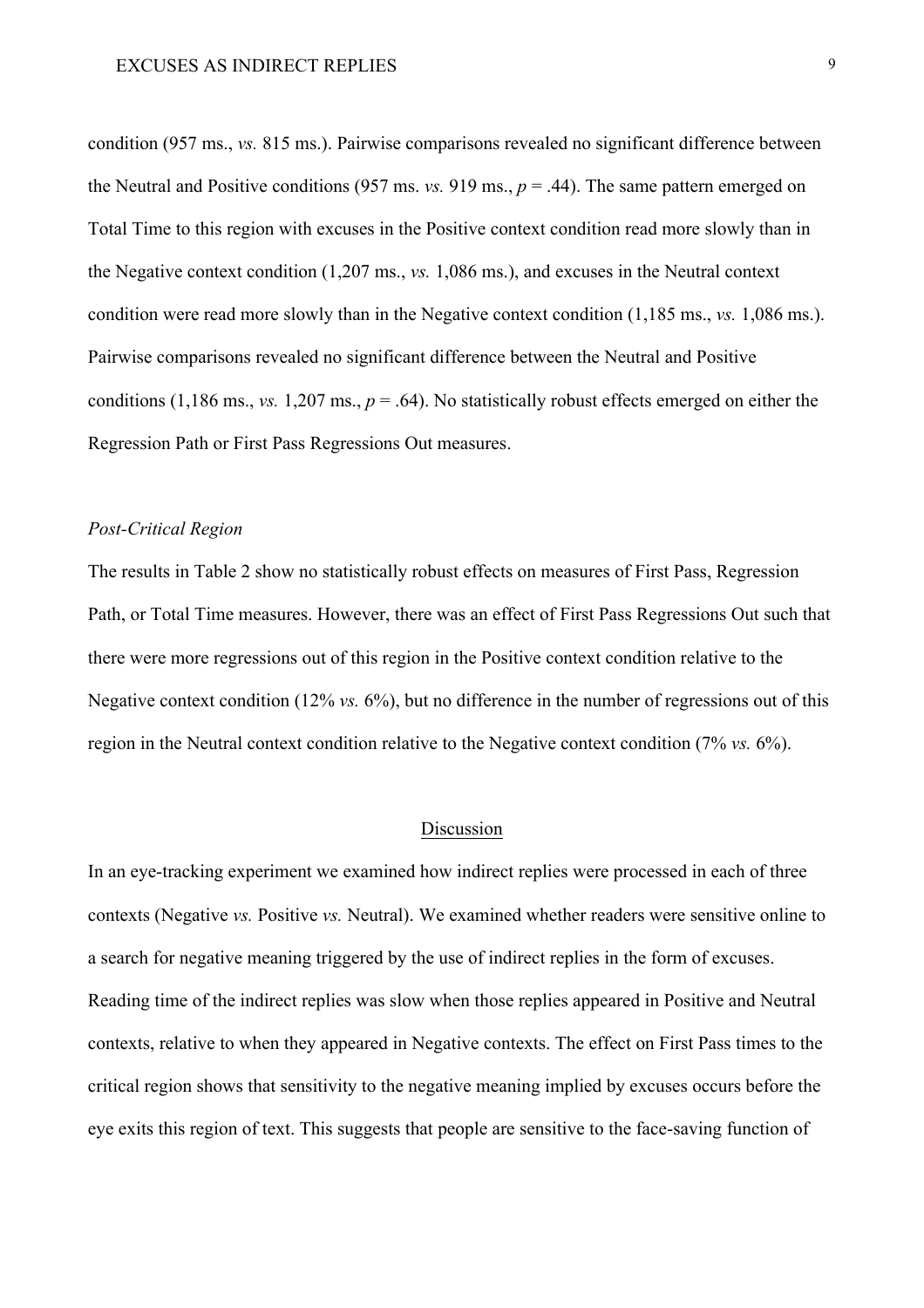# EXCUSES AS INDIRECT REPLIES 10

indirect replies during the processing of written conversation as it unfolds in real time. This pattern of data is compatible with the view that readers, when they encounter an indirect reply in the form of an excuse, search for a possible negative meaning. When a possible negative meaning is available from context, processing proceeds without disruption. When context does not offer a possible negative meaning, disruption to processing occurs.

During comprehension of the post-critical region of text, we found an increase in regressive eye movements out of this region in the Positive relative to the Negative context condition (but no difference in regressions out of this region in the Neutral versus Negative context). This is consistent with the view that readers are sensitive to the negative information communicated by an excuse used as an indirect reply; in the Positive context condition readers exhibit disruption in this region associated with reconciling a possible negative meaning inference with prior positive information. In contrast, for the Neutral context the disruption that emerged on reading of the indirect reply itself does not continue past that region of text. We propose that this is because readers make the inference that the reply involves the disclosure of negative information, and the reader's mental model associated with the situation is updated to reflect this fact. Once a possible negative meaning is inferred, processing proceeds without further disruption.

Our results provide good evidence that readers are sensitive to the dynamics involved in the interactions described by our vignettes such that interlocutors strive to maintain face in potentially face threatening contexts and that this sensitivity emerges as indirect replies themselves are processed.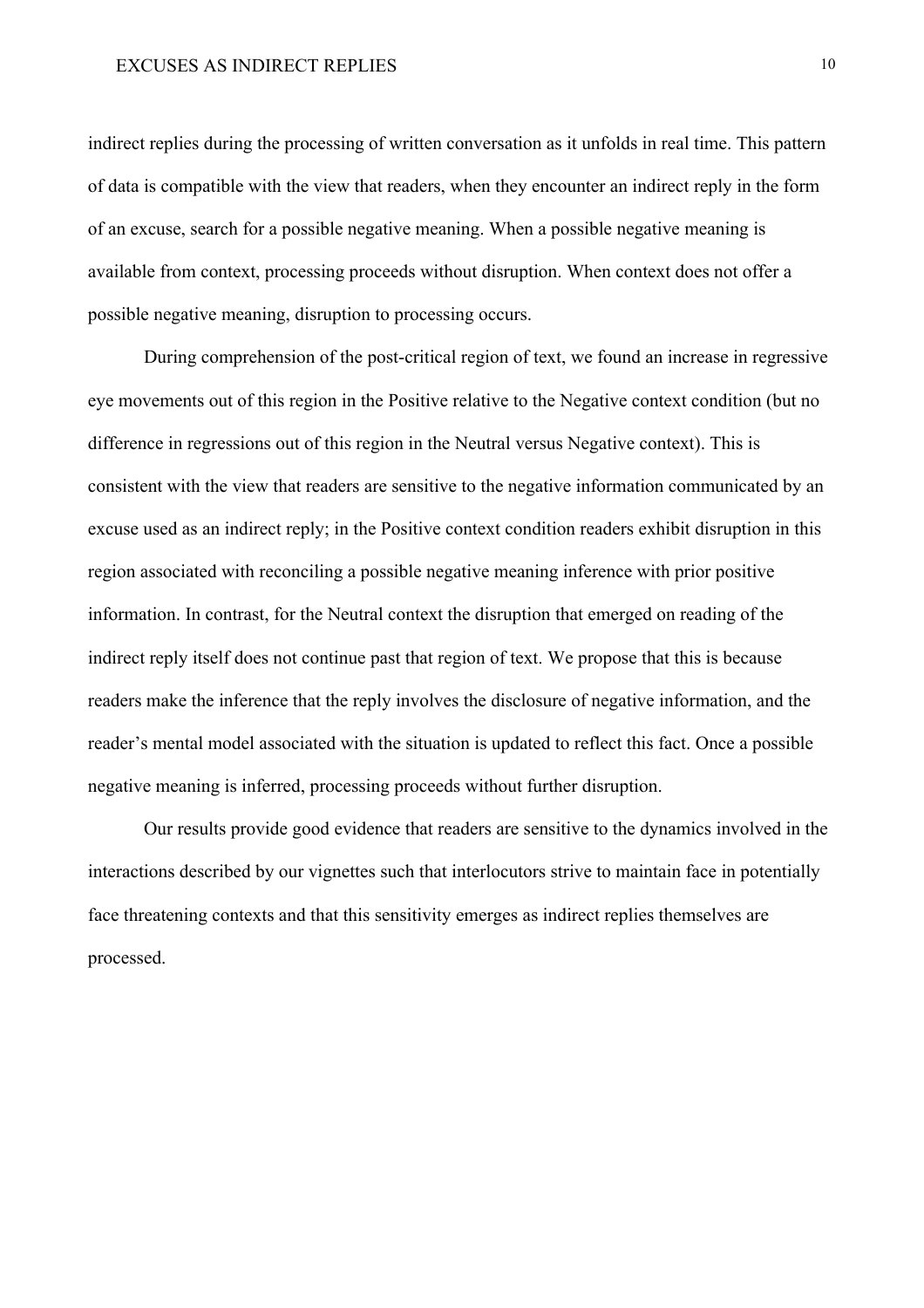# Acknowledgements

We would like to thanks the Experimental Psychology Society for funding this research.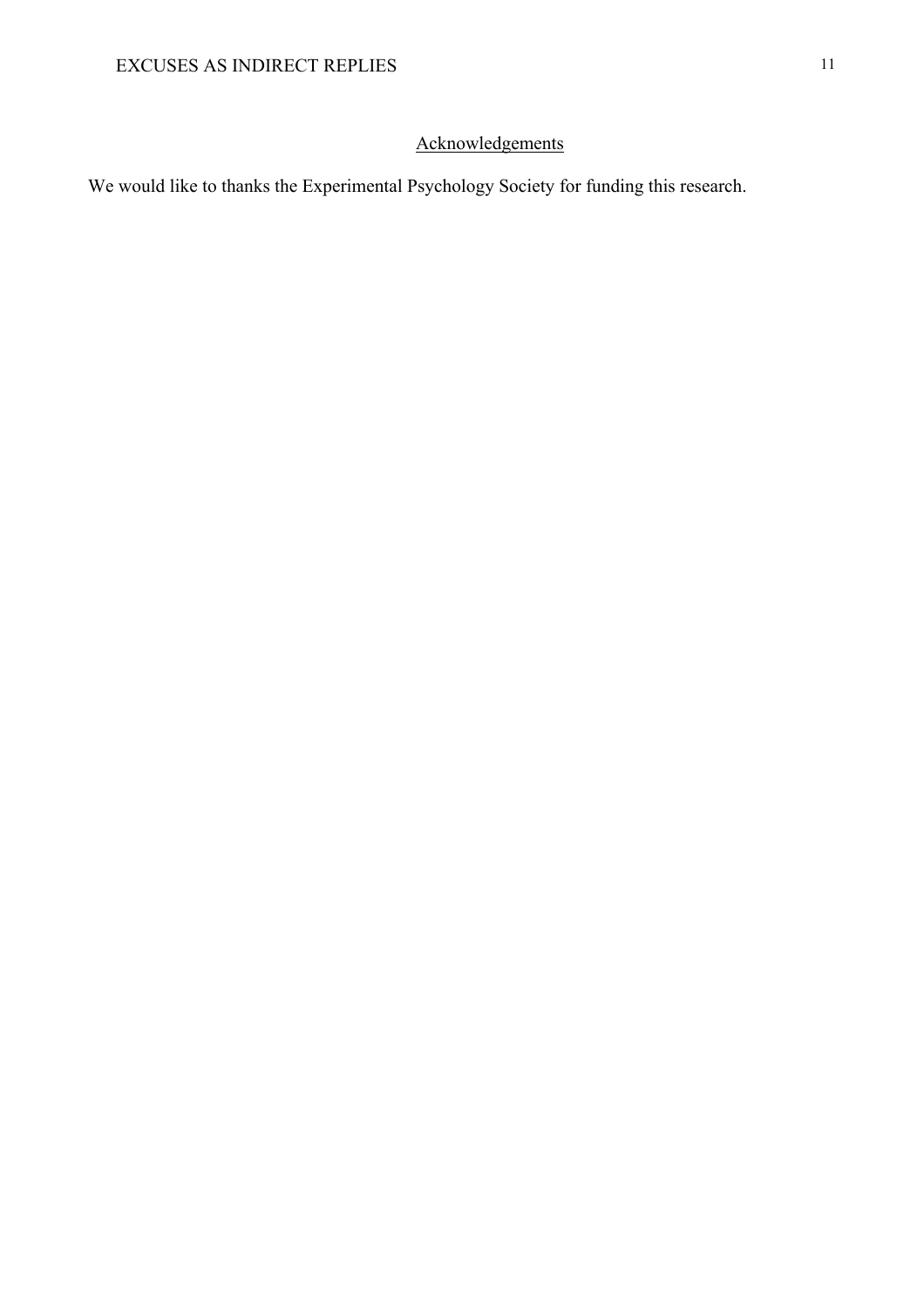#### References

- Albrecht, J. E., & O'Brien, E. J. (1993). Updating a mental model: Maintaining both local and global coherence. *Journal of Experimental Psychology: Learning, Memory, & Cognition, 19,* 1061-1070.
- Barr, D.J., Levy, R., Scheepers, C., & Tily, H. J. (2013). Random effects structure for confirmatory hypothesis testing: Keep it maximal. *Journal of Memory and Language, 68,* 255–278.
- Bašnáková, J., Weber, K., Petersson, K.M., van Berkum, J., Hagoort, P., (2014). Beyond the language given: the neural correlates of inferring speaker meaning. *Cerebral Cortex, 24,* 2572– 2578.
- Bates, D., Maechler, M., Bolker, B., & Walker, S. (2015). lme4: Linear mixed-effects models using Eigen and S4. R package version 1.1-8. http://CRAN.R- project.org/package=lme4.
- Brown, P., & Levinson, S. C. (1987). *Politeness: Some universals in language usage.* New York, NY: Cambridge University Press.
- Grice, H. P. (1975). Logic and conversation. In P. Cole & J. L. Morgan (Eds.), *Syntax and semantics Vol. 3: Speech acts* (pp. 41–58). New York, NY: Academic Press.

Holtgraves, T. (1998). Interpreting indirect replies. *Cognitive Psychology, 37,* 1–27.

- Jaeger, T. F. (2008). Categorical Data Analysis: Away from ANOVAs (transformation or not) and towards Logit Mixed Models. *Journal of Memory and Language, 59,* 434–446.
- Lenth, R.V. & Hervé, M. (2015). lsmeans: Least-Squares Means. R package version 2.18. http://CRAN.R-project.org/package=lsmeans
- Pinker, S., Nowak, M. A., & Lee, J. J. (2008). The logic of indirect speech. *Proceedings of the National Academy of Sciences, USA, 105,* 833–838.
- R Core Team (2015). R: A language and environment for statistical computing. R Foundation for Statistical Computing, Vienna, Austria. URL http://www.R-project.org/.